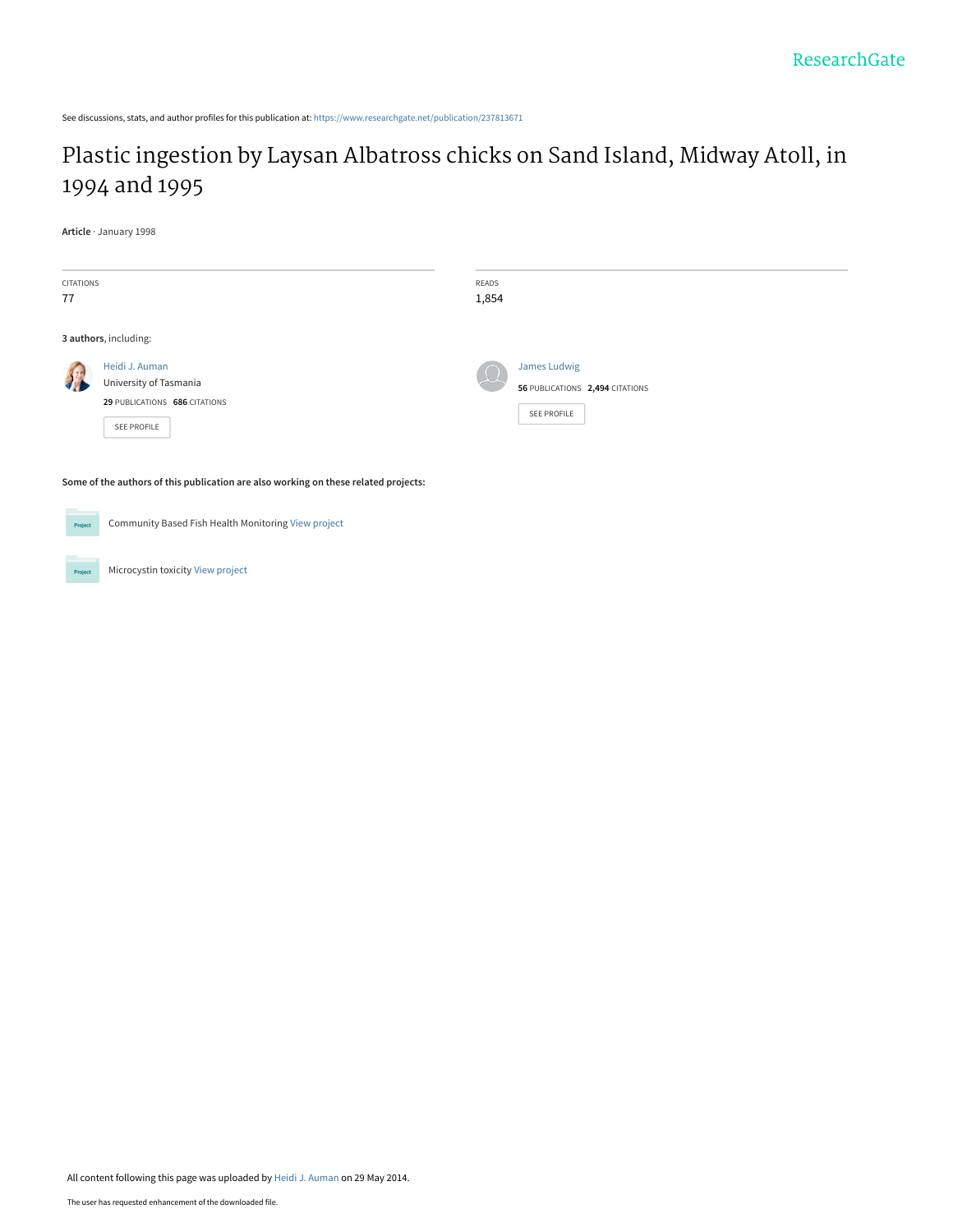# **Plastic ingestion by Laysan Albatross chicks on Sand Island, Midway Atoll, in 1994 and 1995.**

**Heidi J. Auman et al. In Albatross Biology and Conservation, pp239-44, 1997.**

HEIDI J. AUMAN,<sup>1</sup> JAMES P. LUDWIG,<sup>2</sup> JOHN P. GIESY<sup>3</sup> and THEO COLBORN<sup>4</sup>

Laysan Albatross chicks from Midway Atoll, North Pacific Ocean, were assessed in 1994 and 1995 for impacts of plastic ingestion. Masses and incidence of plastic in chicks were compared between birds found dead of "natural causes" and those injured by motor vehicles. Naturally killed Laysan Albatross chicks had significantly greater masses of plastic in their proventriculi and gizzards and had significantly lighter body masses and lower fat indices than injured but otherwise healthy chicks. Ingested plastic probably does not cause significant direct mortality in Laysan Albatross chicks, but likely causes physiological stress as a result of satiation and mechanical blockages.

Key words: Laysan Albatross, Midway Atoll, Pacific Ocean, Plastic Ingestion, Physiological Stress

- 1 Midway Atoll No. 2, P.O. Box 660099 Limue H l 96766.
- 2 138 Road 2 West, Kingsville, Ontario, Canada N9Y 2Z6.
- 3 Department of Fisheries and Wildlife, Natural Resources, Michigan State University, East Lansing, MI 48824 USA.
- 4 World Wildlife Fund, 1250 24th Street NW, Washington DC 20037 USA.

Pp. 239-44 *in* ALBATROSS BIOLOGY AND CONSERVATION ed by G. Robinson and R. Gales. Surrey Beatty & Sons, Chipping Norton. 1997.

## **INTRODUCTION**

SEABIRDS ingest floating plastic and other foreign matter while feeding on the surface of the ocean. Laysan Albatrosses *Diomedea (Phoebastria) immutabilis* accumulate plastic materials in their proventriculi and gizzards and are reported to have a greater incidence, a wider variety, and larger volume of ingested plastic than any other seabird (Kenyon and Kridler 1969; Sileo and Fefer 1987; Sileo *et al.* 1989). Fledglings normally regurgitate boli or castings of squid beaks, fish bones, and other indigestible matter, but large pieces of plastic may complicate or prohibit this process (Petit *et al.* 1981). At Midway Atoll (28° 11'N, 177°22'W), Hawaiian Leeward Islands, Laysan Albatross chicks die by the thousands from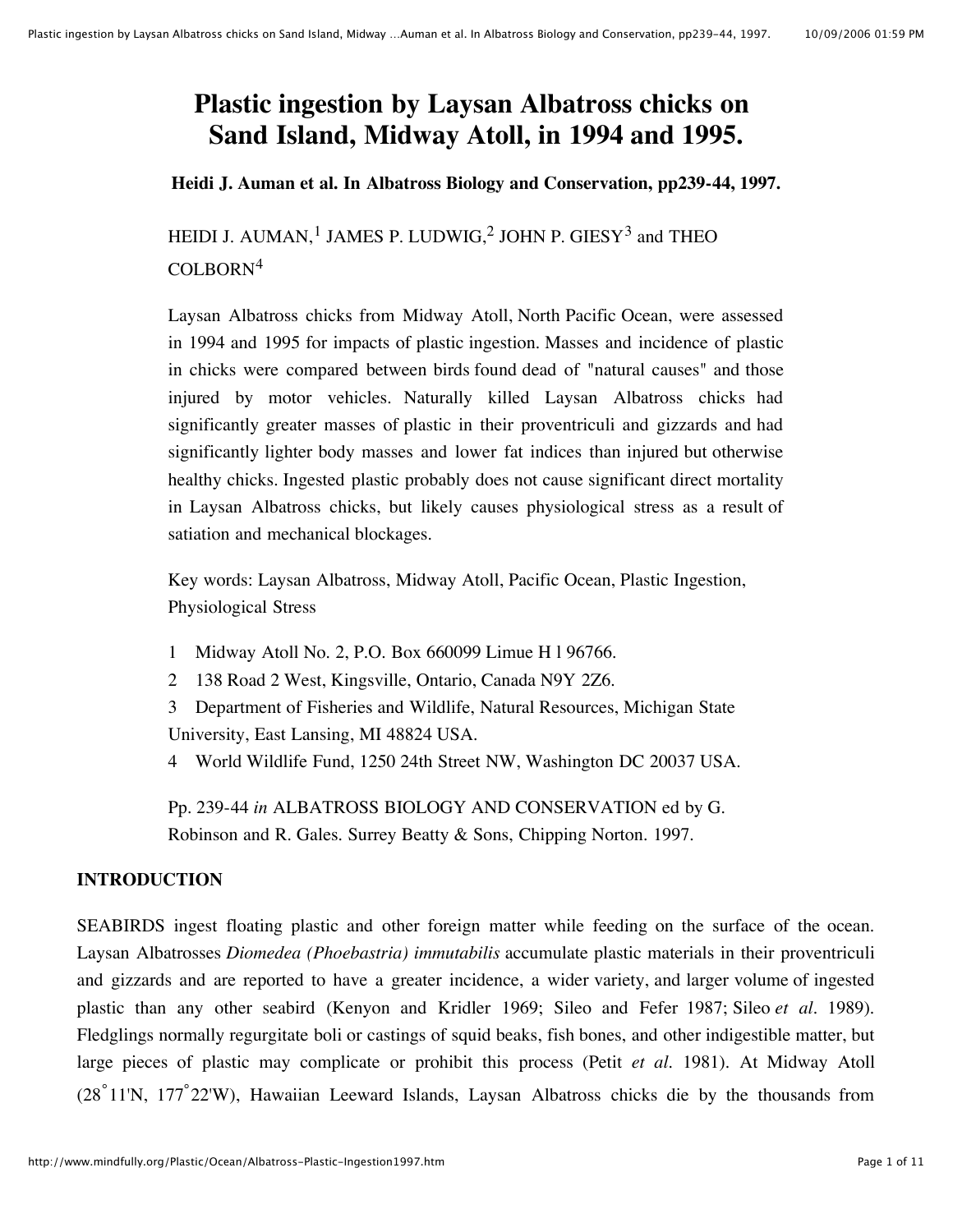disease, abandonment and starvation; chicks may also die of starvation or dehydration even if properly fed due to a build up of plastics in their stomachs (Sileo *et al.* 1990; Sievert and Sileo 1993).

This chapter reports on research to determine if ingested plastic adversely affected Laysan Albatross chicks on Midway Atoll and whether the rates of plastics ingestion have changed since studies conducted in the 1960s. Specifically, the research aimed to compare masses of plastic in Laysan Albatross chicks found dead with plastic

loads in chicks accidentally injured or killed by vehicles, the latter group being assumed to be healthy before collision with vehicles. Although this comparison does not establish that greater plastic loads causes increased death rates (Ryan 1987), collecting plastic from dead chicks alone would have been insufficient to determine the cause of mortality, and since collection of uninjured chicks was considered unethical chicks accidentally injured by vehicles were used in the comparison.

## **METHODS Collection of chicks**

Dead and injured Laysan Albatross chicks were collected from 25 May to 21 July 1994, and 24 May to 30 June 1995 on Sand Island, Midway Atoll. Dead and injured birds were collected at random from populations within the areas of Sand Island populated by humans, since injured birds in uninhabited areas were rarely found. Throughout June of both years at least 10 fresh albatross chick carcasses were collected daily. Only chicks with glossy eyes were selected for necropsy, and only the most recently dead birds were necropsied in order to minimize the effects of desiccation and decomposition. Once the carcass was opened, a visual inspection of the internal organs determined the decomposition state of the birds found dead. Carcasses were judged to be too decomposed to assess critically if the proventriculus was thin, peeling and transparent.

The majority of injured birds had compound fractures of their wings or legs. We assumed that ingested plastics did not contribute to chicks' injuries from collisions with vehicles. We assumed that no chicks had regurgitated their stomach contents as a reaction to their injury as no regurgitated boluses were observed near the site of injury. Chicks that had not collided with vehicles but had drooping wings, thought to be caused by lead poisoning, were excluded from the study since they were not considered healthy, although plastic load has not been correlated with either lead poisoning or droop wing (Sileo *et al.* 1990). Injured chicks were processed within 24 h of collection, but it was not possible to determine when a bird had been injured. Injured birds were restrained and 1-24 ml of blood was drawn from the brachial vein and stored; the birds were then killed by cervical dislocation and a necropsy performed within 10 minutes.

## **Statistical considerations**

To determine a statistically viable sample size for the chicks found dead 30 birds were necropsied and the variance of the mean mass values of plastic in the proventriculus and gizzard was determined. Additional birds were necropsied until the estimate of the parametric variance did not change when plotted against the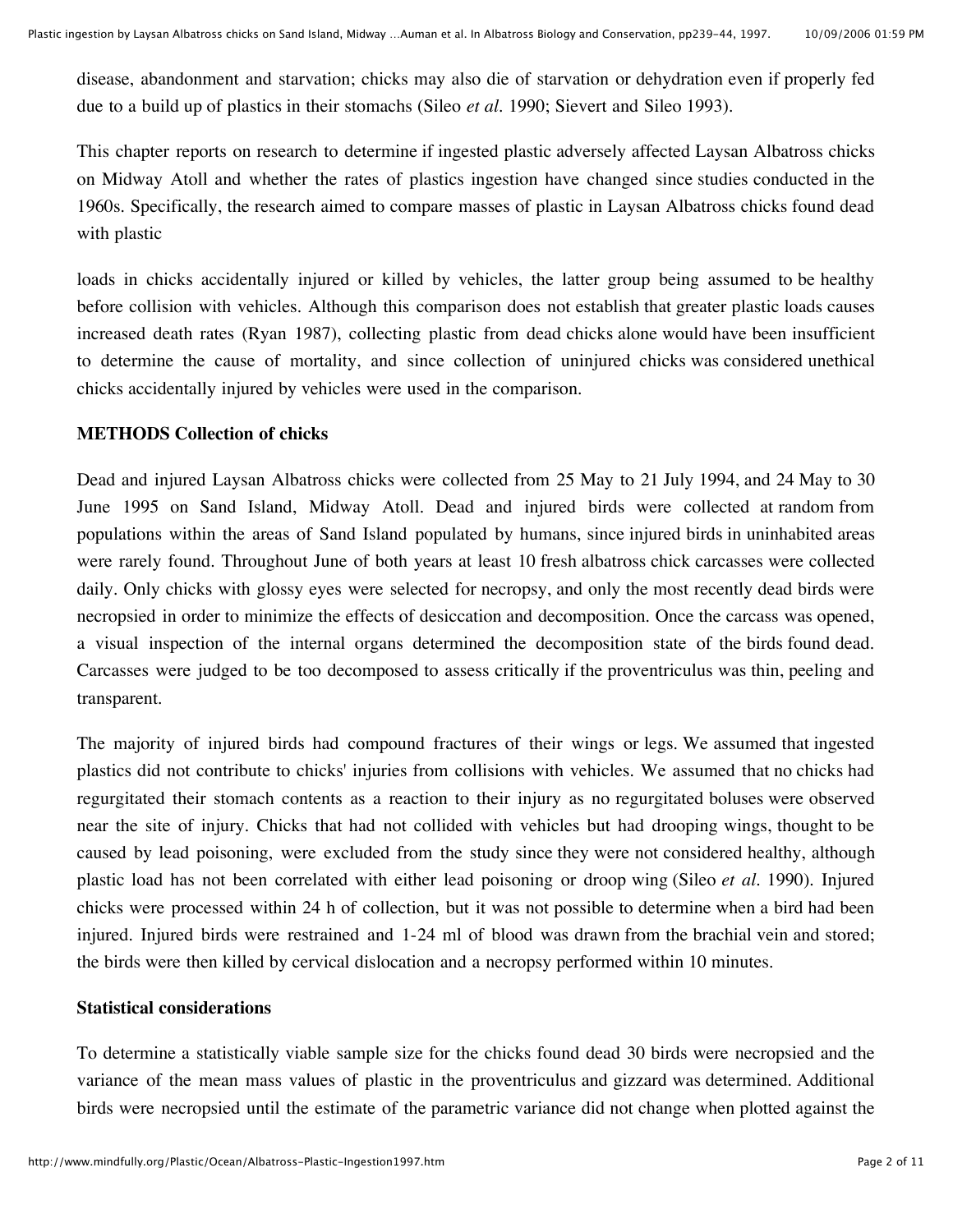number of necropsied birds. This indicated that a statistically significant sample size had been reached. The sample size of birds injured by vehicles was determined by the number of chicks injured by vehicles. The non-parametric Wilcoxon tests (Wilcoxon 2-way sample test) were used to compare means of the injured and dead chicks. Samples collected in different years were tested separately.

## **Sampling protocols**

All collected chicks were weighed to the nearest 50 g using a Pesola spring scale. Bill length was measured to the nearest 1 mm to estimate age. The entire digestive tract was examined and subcutaneous fat were estimated visually using the following fat index:  $0 =$  no fat,  $1 =$  low fat,  $2 =$  moderate fat, and  $3 =$  high fat. The proventriculus and gizzard were removed by cutting anterior to the cardiac sphincter and posterior to the pyloric sphincter. Since there is no demarcation between the end of the oesophagus and the proventriculus, to sample consistently between carcasses each cut was made at a point immediately ventral to the caudal tip of the heart, about halfway between the taper of the oesophagus and the proventriculus. The entire proventriculus and gizzard were removed, any fat was peeled off, and both organs were weighed together on an electronic balance to 0.1 g. Contents of the proventriculus and gizzard were categorized as food, plastic, other human-made materials, and rock (mainly volcanic pumice). Plastic and other man-made materials were removed, washed in fresh water, air dried, and weighed to 0.1 g. (Although some authors used volume as the measure of plastics, we chose to measure mass because of the potential connection to chemical contaminants which are measured on a mass basis). The lining of the emptied proventriculus was examined for lacerations, ulcerations and punctures.

Chicks found dead in 1994 contained, on average, 23.8 g of plastic, while injured chicks averaged 11.3 g of plastic. In 1995 dead chicks averaged 18.1 g and the injured chicks 9.5 g; between-year differences in masses of plastics in dead and injured chicks were not statistically significant so the data for both years were pooled.

## **RESULTS**

Ninety-five dead and 39 injured Laysan Albatross chicks were necropsied in 1994 and 76 dead and 41 injured Laysan Albatross chicks were necropsied in 1995. Of these 251 chicks, only six (2.4%) did not contain plastic. Plastic items comprised chips and shards of unidentified plastic, Styrofoam, beads, fishing line, buttons, chequers, disposable cigarette lighters, toys, PVC pipe and other PVC fragments, golf tees, dish-washing gloves, magic markers and caylume light sticks. Non-plastic items included neoprene o-rings, pieces of rubber and a lightbulb (Fig. 1; see also Fig. 9 in Croxall 1997). Natural objects such as Ironwood *Casuarina* spp. cones, peach pits, walnuts, twigs, wood chips and pumice also were found. Squid beaks occurred in all chicks except those with completely empty proventriculi.

Only two chicks found dead had punctures or tears in the lining of their proventriculus. These two birds also had leaking gall bladders and puncture wounds in the livers and breast tissue, probably caused by a pitchfork, which is often used by people to pick up carcasses at Midway Atoll. Between December 1992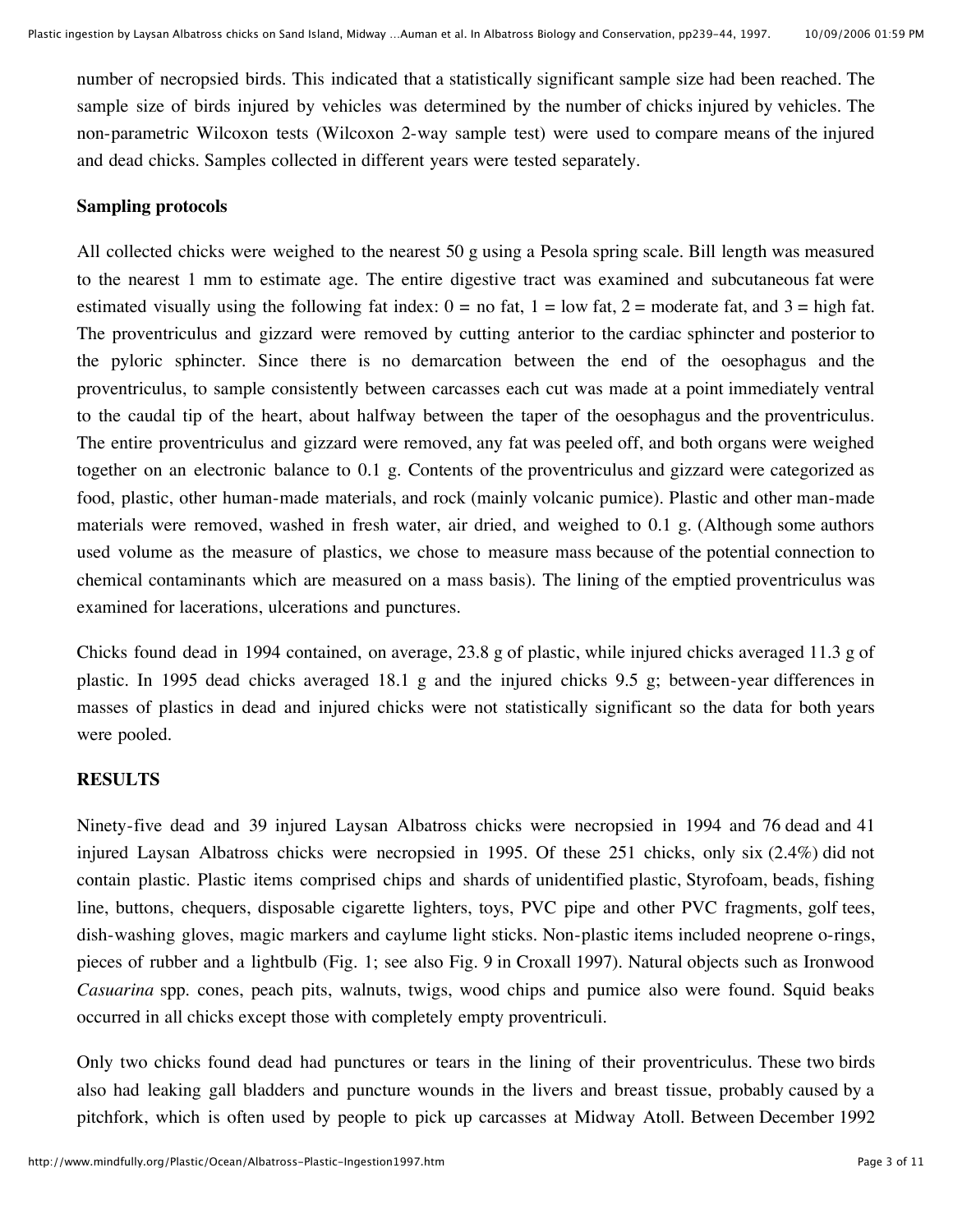and April 1994 62 adult Laysan Albatrosses found injured or dying on Midway included four adults with scars on the proventricular lining (H. Auman, unpubl. data). One bird had an 11.3 cm long piece of plastic wedged crosswise in the proventriculus that projected through all but the last connective tissue layer on the outside of the proventriculus; it also had a conspicuous ulcer.

**Fig. 1. Plastic items found in the proventricular bolus of a Laysan Albatross chick.**



**Fig. 2. Frequency of occurrence of plastic masses in 171 Laysan Albatross chicks found dead (black bars) and 80 chicks found injured by motor vehicles (diagonal bars) on Sand Island, Midway Atoll. Numbers for plastic masses represent 5 g increments up to and including the numbers shown.**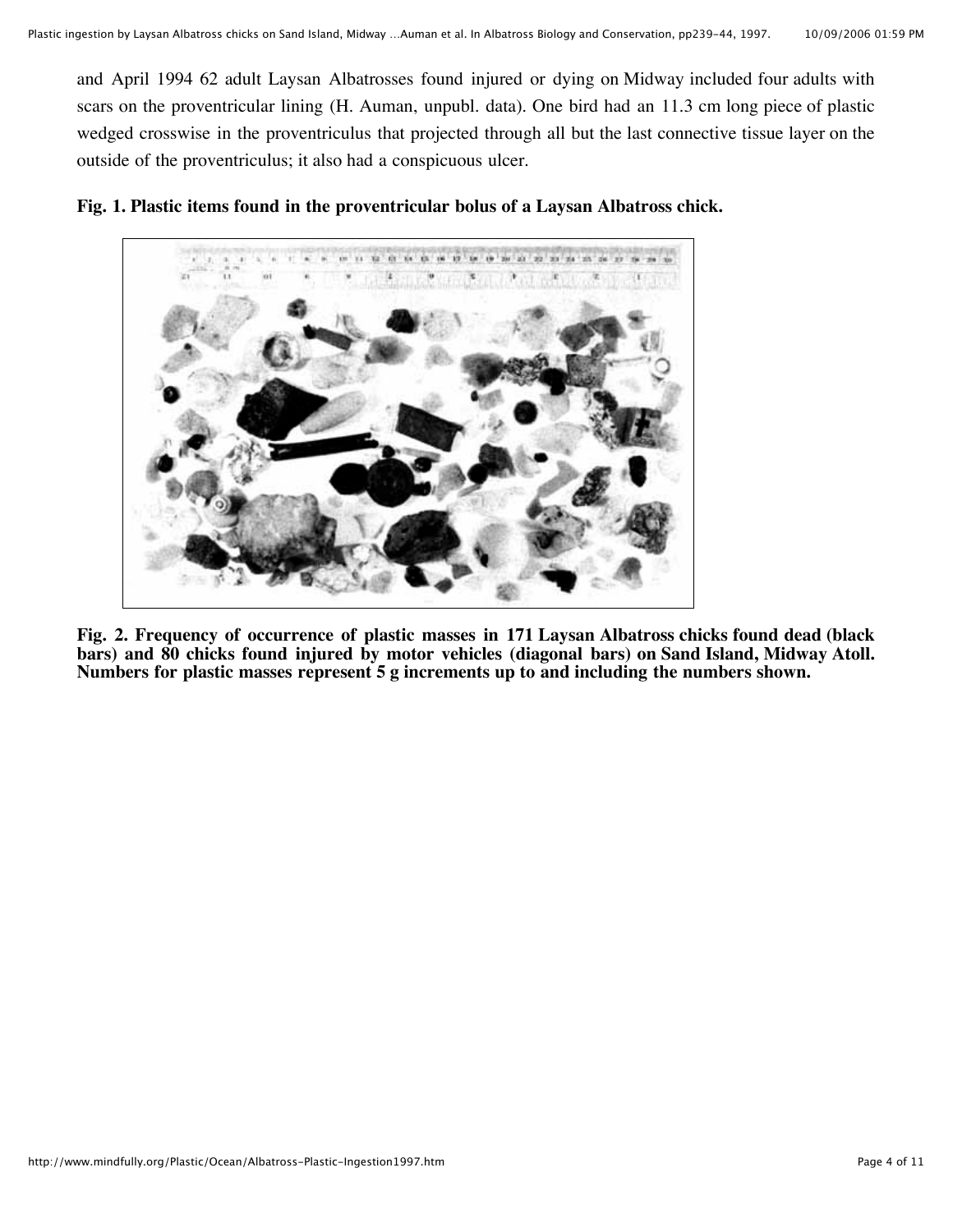

**Table 1. Parameters measured in dead and injured Laysan Albatross chicks at Sand Island, Midway Atoll, in 1994 and 1995. Figures in parenthesis indicate sample sizes.**

|                                 | Mean        |             |                 |             | Range          |               |
|---------------------------------|-------------|-------------|-----------------|-------------|----------------|---------------|
|                                 | Dead        |             | Injured         |             | Dead           | Injured.      |
| Parameter                       | 1994        | 1995        | 1994            | 1995        | 1994-1995      | 1994-1995     |
| Body mass $(q)$                 | 1938        | 1554        | 2231            | 1966        | 600-2900       | 1350-2900     |
|                                 | (95)        | (73)        | (39)            | (40)        |                |               |
| Beak length (cm)                | 10.6        | 9.8         | 11              | 10.0        | $7.9 - 11.7$   | $9.2 - 11.9$  |
|                                 | (95)        | (74)        | (39)            | (42)        |                |               |
| Proventriculus length (cm) 13.3 |             | 12.4        | 12 <sub>2</sub> | 13.2        | $6.5 - 21.0$   | $8.5 - 23.0$  |
|                                 | (93)        | (71)        | (38)            | (37)        |                |               |
| Proventriculus width (cm) 5.9   |             | 4.9         | 3.8             | $4 \cdot 2$ | $2.1 - 9.4$    | $1.6 - 7.8$   |
|                                 | (93)        | (71)        | (38)            | (37)        |                |               |
| Proventriculus height (cm) 4.7  |             | $3 \cdot 2$ | 2.9             | $3 \cdot 0$ | $0.3 - 8.3$    | $0.6 - 6.9$   |
|                                 | (93)        | (71)        | (38)            | (37)        |                |               |
| Proventriculus mass (q)         | 140.4       | 103.5       | 85              | 104.0       | $15.2 - 393.7$ | $18.5 - 313.$ |
|                                 | (93)        | (73)        | (38)            | (42)        |                |               |
| Plastic mass (q)                | 23.8        | 18.1        | 11              | 9.5         | $0.0 - 136.3$  | $0.0 - 122.7$ |
|                                 | (95)        | (73)        | (39)            | (42)        |                |               |
| Largest piece (g)               | 3.7         | $4 \cdot 2$ | 1.6             | 3.3         | $0.1 - 34.9$   | $0.0 - 12.5$  |
|                                 | (95)        | (50)        | (39)            | (27)        |                |               |
| Fat index                       | $2 \cdot 0$ | 1.3         | 2.5             | $2 \cdot 2$ | $1 - 3$        | $1 - 3$       |
|                                 | (95)        | (73)        | (39)            | (42)        |                |               |
| Pumice mass (g)                 | 30.0        | NA          | 10              | NA          | $0.0 - 194.8$  | $0.0 - 121.1$ |
|                                 | (95)        | (MA)        | (39)            | (NA)        |                |               |

However, the mean masses of plastic were significantly greater in the proventriculi and gizzards of birds found dead than injured in both 1994 ( $p = 0.0001$ ) and 1995 ( $p = 0.01$ ). The largest pieces of plastic in the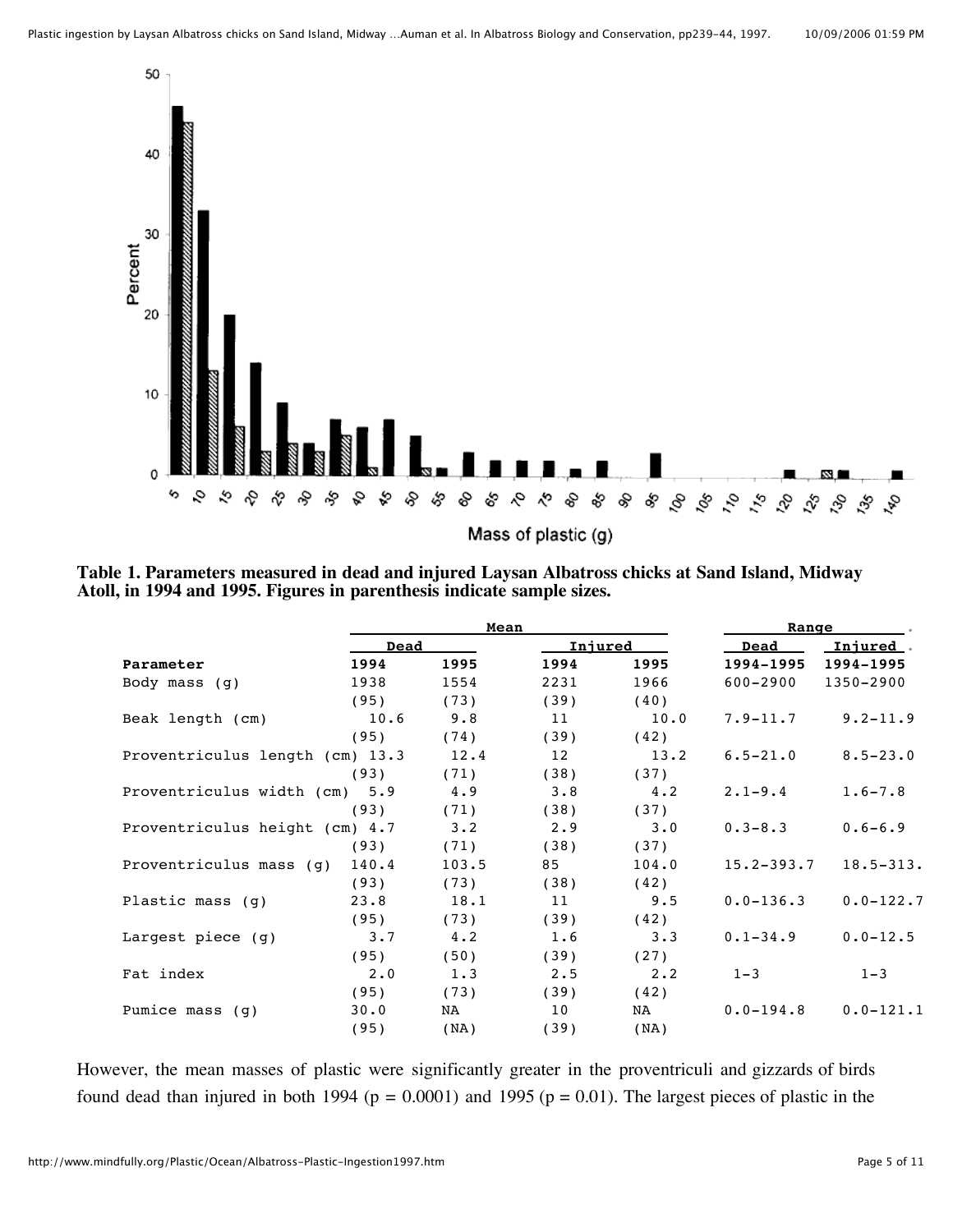dead chicks were significantly heavier than in injured chicks ( $p = 0.0099$ ) (Table 1). In the sample of chicks injured in 1994 only one bolus of plastic greater than 40.0 g was found. If this 122.7 g sample is removed as an outlier, the mean plastic mass drops from 11.3 g to 8.4 g in the injured birds. The mass of plastic in injured and dead Laysan Albatross chicks is shown in Figure 2.

For both groups in both years there was no significant difference in the number of males and females sampled ( $p = 0.50$ ). Additionally, there were no differences in chick masses ( $p = 0.11$ ), proventricular width (p = 0.65), proventricular height (p = 0.21), mass of plastic boluses (p = 0.83), heaviest piece (p = 0.87) or fat index ( $p = 0.36$ ) between male and female chicks. Males had significantly longer proventriculi ( $p =$ 0.03) and slightly heavier loads of proventricular pumice ( $p = 0.08$ ) than females. Chicks found dead were significantly lighter than chicks found injured, and had greater proventricular lengths, widths and heights, lower fat indices, and greater masses of proventricular pumice (Table 1).

## **DISCUSSION**

## **Effects of plastic ingestion**

The differences in plastic masses between the dead and injured chicks in 1994 and 1995 were remarkable. However, the results are not evidence of a cause-and-effect link between plastic

ingestion with chick death. While it is possible that the death of healthy chicks may result from ingested plastic, it is also possible that unhealthy chicks eat greater amounts of plastic from the ground as a result of their poor condition. It is also possible that unhealthy chicks have difficulty regurgitating indigestible matter. The appearance of glass shards, copper wire and other manmade items that do not float confirm that chicks ingest foreign items off the ground at Sand Island, where plastic brought to the island by previous albatross generations is abundant.

The possible effects of ingestion of plastics include starvation (Dickerman and Goelet 1987), suppressed appetite and reduced growth (in domestic chickens) (Ryan 1988), lower fledging masses (Sievert and Sileo 1993), decreased fat deposition (Connors and Smith 1982), increased PCB and other organochlorine assimilation (Ryan *et al.* 1988; Carpenter *et al.* 1972; Colton *et al.* 1974) and obstruction in the gut *(Fry et al.* 1987). In a trial involving White-chinned Petrels *Procellaria aequinoctialis* birds fed plastic had similar assimilation efficiencies and rates of plastic mass loss as did control birds, suggesting that plastic does not hamper digestive efficiency (Ryan and Jackson 1987). In a study on Sand Island, Midway Atoll, in 1987, no Laysan Albatross chick deaths, impactions or ulcerations in proventricular linings were attributed to ingested plastic (Sileo *el al.* 1990). Further, no conclusive evidence of negative effects from plastic consumption was reported by either Day (1980) or Furness (1985) in several seabird species; however, these authors considered that Procellariiformes may be more vulnerable than other seabirds due to their surface-seizing feeding methods, poor regurgitation capacity and smaller gizzards.

Thus it appears that plastics may add considerable stress to individuals, but probably have little or no direct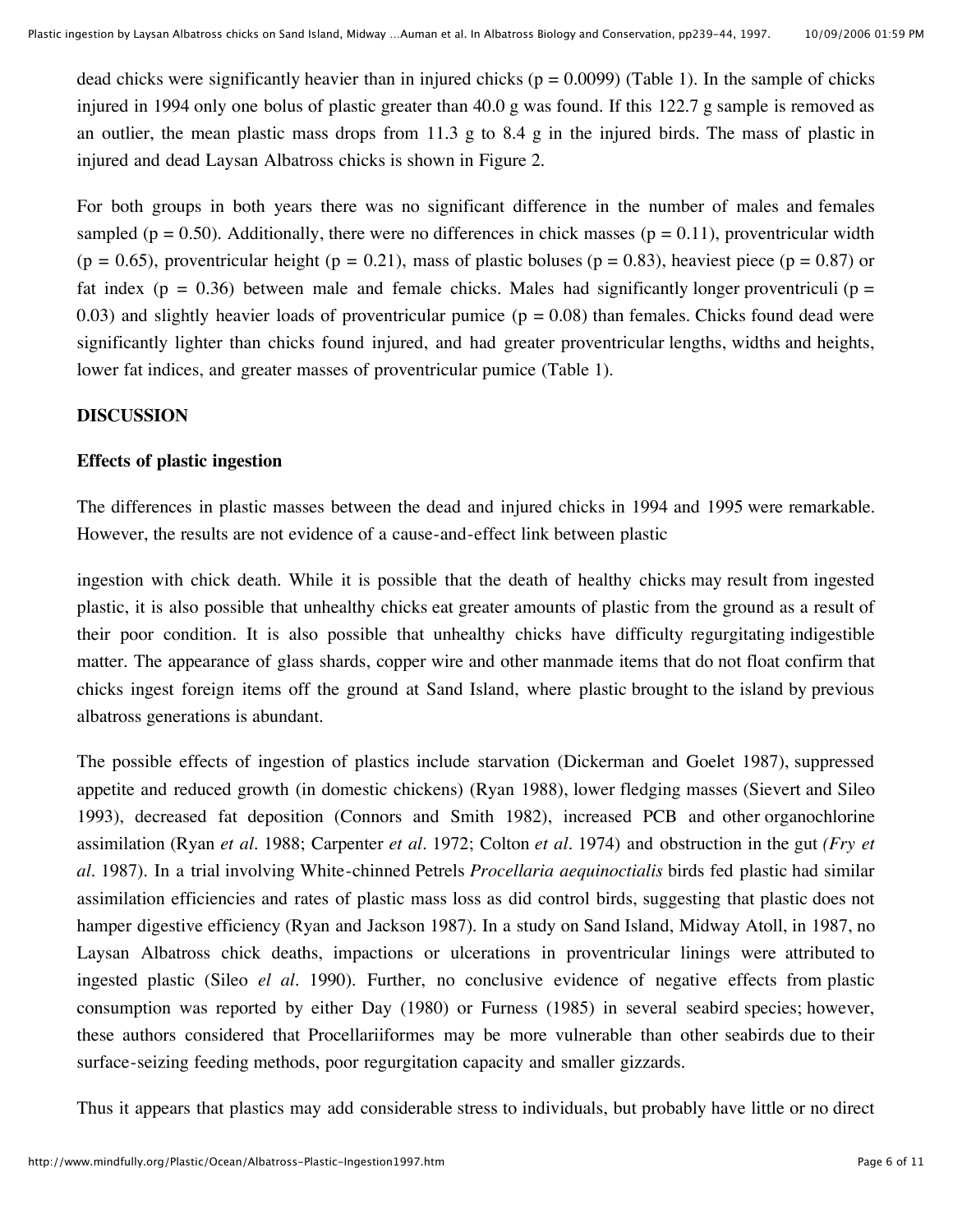impact at the population level. Satiation and reduced resistance to the effects of lead poisoning and avian pox virus may eventually contribute to death in birds with heavy plastic loads.

Satiation, or appetite suppression, is potentially caused by distention of the proventriculus, gizzard and intestines, dehydration, warm temperatures, and physical activity (Day 1980). Laysan Albatross chicks with plastic in their stomachs may experience all of these sensations in the hot summer months prior to fledging. Dehydration was considered to be the most common cause of death in Laysan Albatross chicks at Midway Atoll in 1987 (Sileo *et al.* 1990). The displacement of ingested food by plastic may be enough to starve or dehydrate chicks that are already in poor condition. Displacement of food may also reduce the mass and size of fat reserves of fledglings. The uninjured dead chicks in the present study were significantly lighter than the injured chicks. The mean fat indices for dead and injured chicks were 2.0 and 2.5, respectively, in 1994, and 1.4 and 2.2, respectively, in 1995; this difference may account for some of the mass difference between years. Plastic ingestion may also cause blockages in the digestive tract (Fry *et al.* 1987). Three (1.2%) of the chicks found dead contained a solid piece of plastic that completely blocked the junction of the oesophagus and proventriculus; however, it could not be determined if the blockage caused the death of the bird.

Plastic particles in the digestive system of seabirds may last for at least two years (Ryan and Jackson 1987) and radio transmitters inadvertently fed by Laysan Albatross adults to chicks lasted for over 40 d before being regurgitated (Petit *et al.* 1981). Only the smallest (<0.1 g) plastic pieces can enter the narrow gizzard opening. Interestingly, no plastic has been observed in seabird faeces (Day 1980; Petit *et al.* 1981), yet plastic in the intestine was noted in 39% of Laysan Albatrosses in 1986 and 1987 (Sileo *et al.* 1990). Presumably plastic that is not regurgitated is broken down in the digestive tract of Laysan Albatrosses.

Plastic ingestion may also lead to contamination by organochlorines. Polychlorinated biphenyls (PCBs) accumulate on the surfaces of plastic in the ocean and may reach five parts per million on polystyrene spherules (Carpenter *et al.* 1972). Phospholipid foam also forms on the sea surface and this can hyperconcentrate airborne contaminants such as PCBs (Hardy 1982; Napoliatano and Richmond 1995). Plastics may serve as adsorbent surfaces for these toxicants. Additionally, the colorants, softeners, and antioxidants used in the conversion to user-friendly

plastic may be harmful toxicants (van Franeker 1985). It is possible that large masses of plastic ingested by albatrosses may increase their PCB concentrations in addition to PCBs derived from dietary sources (Day 1980; Bourne and Imber 1982; van Franeker 1985). Positive correlations were reported between PCBs concentrations and masses of plastic in Great Shearwaters *Puffinus gravis* (Ryan *et al.* 1988) and PCBs, Polychlorinated dibenzo-p-dioxins, furans and naphthalenes have been found in adult Laysan Albatrosses from Midway Atoll (Jones *et al.* 1995). The dioxin-furan congener pattern Jones *et al.* (1995) found in albatross eggs and fat was unusual, but resembled the patterns found in incinerator ash and airborne emissions. It is quite likely that burned and melted plastics serve as a transport vehicle for these toxicants to albatrosses. Presumably, albatrosses extract dioxin and furan residues when the partially burned and melted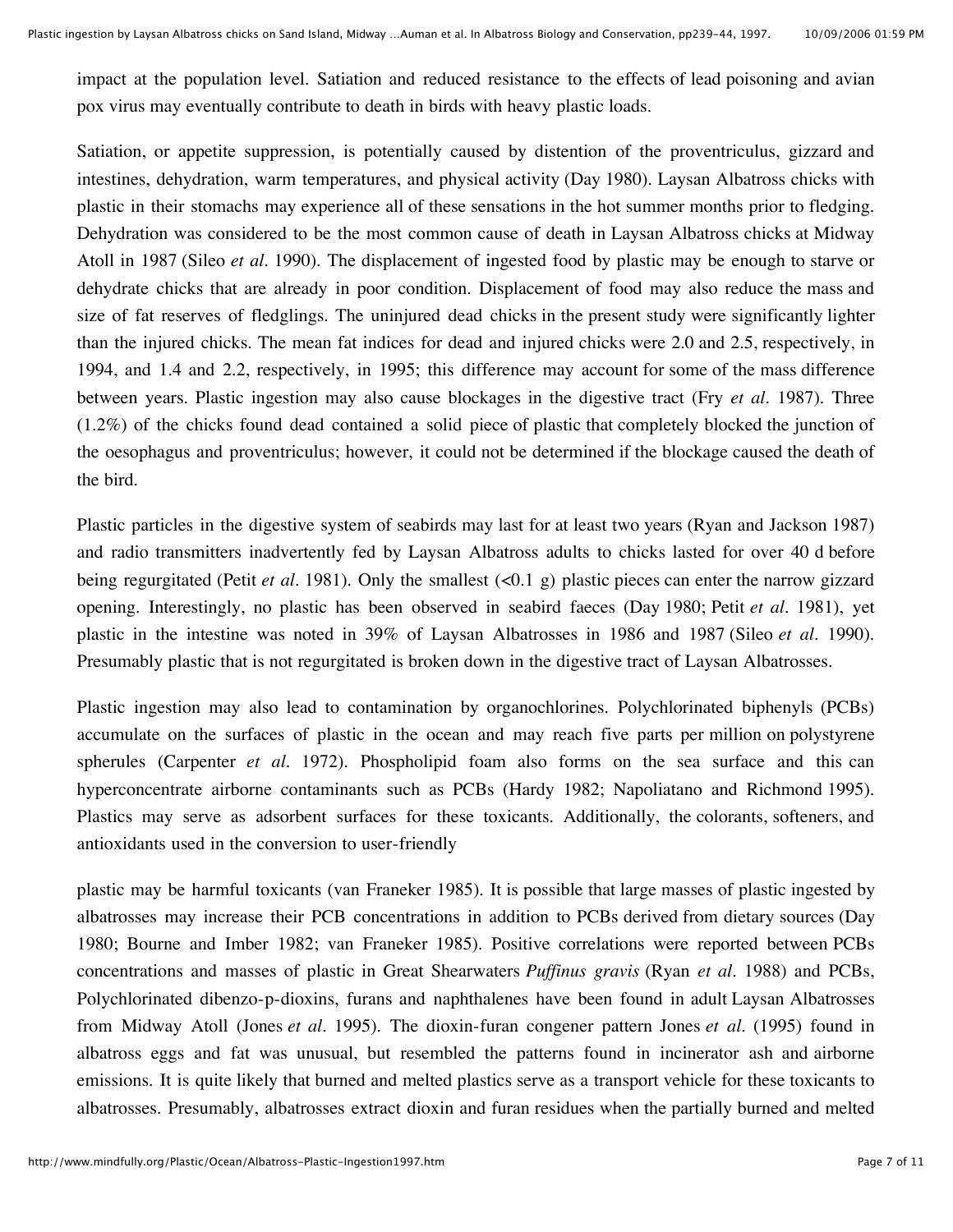particles are consumed at sea.

### **Trends in plastics ingestion**

The incidence and mass of plastic ingested by Laysan Albatross chicks appears to be increasing. In 1966 74% of 91 Laysan Albatrosses sampled at Pearl and Hermes Reefs (north-west Hawaiian Islands) contained, on average, 1.87 g of plastic, with eight pieces being the greatest number found in any individual (Kenyon and Kridler 1969). In 1983 on Sand Island, Midway Atoll, plastic contents in live and dead Laysan Albatross chicks averaged 35.7 g (39.3 cc) and 76.7 g (85.0 cc), respectively *(Fry et al.* 1987). An average of 46 cc of plastic was collected from Laysan Albatross chicks in 1986 and 5 cc in 1987, and the frequency of occurrence in both these years was 90% (Sileo *et al.* 1990). In the current study plastics were found in 97.6% of chicks sampled, and the masses recorded (23.8 g in dead chicks in 1994 and 18.1 g in 1995) are in the same order as those for the 1980s, which suggests an upward trend in concentrations of plastic debris on the surface of the north central Pacific Ocean since the mid-1960s.

### **Sources of plastic**

The majority of plastic refuse is generated from municipal solid waste disposal at sea, coastal landfills and runoff, and from sea-going vessels (Colton *et al.* 1974). Ocean currents, winds and the location of disposal influence the abundance and distribution of plastic in the North Pacific Ocean. The warm Kurishio current, which flows north-east near Japan, and the North Pacific current, which flows across the north central Pacific Ocean, move through the main feeding areas of North Pacific Ocean albatrosses and are probably responsible for transporting most plastic material from sources further to the west *(Fry et al.* 1987; Harrison 1990). In 1979-1980, 108 of 109 items found in Laysan Albatross regurgitates and carcasses at Midway Atoll were of Japanese origin (Petit *et al.* 1981). Increasing knowledge of the atmosphere as a transport medium for organochlorine toxicants from third world users to the oceans (Iwata *et al.* 1995), and the concentration processes in the phospholipidenriched sea surface (Hardy 1982; Napolitano and Richmond 1995) lend a sense of urgency to the continuing task of monitoring plastics in seabirds since plastics may be another surface to which organochlorines may adhere. The effects of plastics may be far more subtle than mechanical blockage or reduced food consumption.

### **ACKNOWLEDGEMENTS**

This research was made possible by a grant from the U.S. Environmental Protection Agency through the World Wildlife Fund (#CR 820227-01-0). We thank C.P.O. Gregg Diefenderfer, Darcy Bromley, Cheryl Summer and Katie Swift for their assistance with necropsies, Dr Scott Winterstein for statistical advice, and the U.S. Navy and the U.S. Fish and Wildlife Service for allowing our research to proceed on Midway Atoll.

#### **REFERENCES**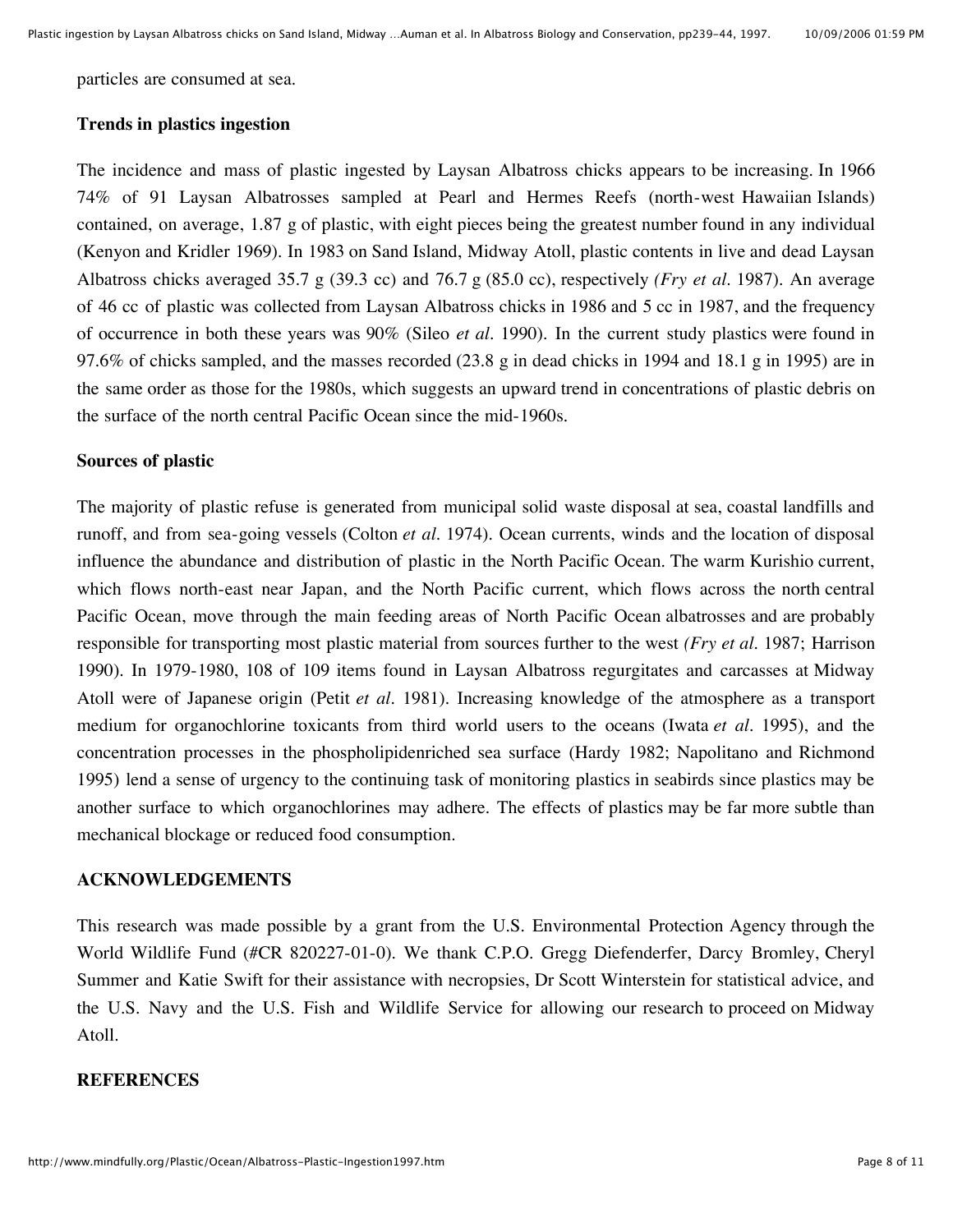- Bourne, W. R. P. and Imber, M. J., 1982. Plastic pellets collected by a prion on Gough Island, Central South Atlantic Ocean. *Mar. Pollut. Bull. 13:* 20-21.
- Carpenter, E. J., Anderson, S. J., Harvey, G. R., Miklas, H. P. and Peck, B. B., 1972. Polystyrene particles in coastal waters. *Sci. 178:* 749-50.
- Colton, J. B., Knapp, F. D. and Burns, B. R., 1974. Plastic particles in surface waters of the northwestern Atlantic. *Sci. 185:* 491-97.
- Connors, P. G. and Smith, K. G., 1982. Oceanic plastic particle pollution: Suspected effect on fat deposition in red phalaropes. *Mar. Pollut. Bull. 13:* 18-20.
- Croxall, J. P., 1997. Research and conservation: a future for albatrossses? Pp. 267-88 *in* Albatross Biology and Conservation ed by G. Robertson and R. Gales. Surrey Beatty & Sons: Chipping Norton.
- Day, R. H., 1980. The occurrence and characteristics of plastic pollution in Alaska's marine birds. Master's Thesis, University of Alaska, Fairbanks. 111 pp.
- Dickerman, R. W. and Goelet, R. G., 1987. Northern gannet starvation after swallowing styrofoam. *Mar. Pollut. Bull. 18:* 293.
- Fry, M. D., Fefer, S. I. and Sileo, L., 1987. Ingestion of plastic debris by Laysan albatrosses and wedge-tailed shearwaters in the Hawaiian Islands. *Mar. Pollut. Bull. 18:* 339-43.
- Furness, R. W., 1985. Ingestion of plastic by seabirds at Gough Island, South Atlantic Ocean. *Environ. Pollut. 38:* 261-72. (Series A).
- Hardy, J. T., 1982. The sea surface microlayer: biology, chemistry and anthropogenic enrichment. *Prog. Oceanog. 11:* 307-28.
- Harrison, C. S., 1990. Seabirds of Hawaii: Natural History and Conservation. Cornell University Press: New York. 249 pp.
- Iwata, H., Tanabe, S. and Tatsukawa, R., 1995. Global contamination by persistent organochlorines in the ocean. Pp. 15 *in* Abstracts of the Second SETAC World Congress, Abstract 80, Vancouver, B.C. Canada. November 5-9, 1995.
- Jones, P. D., Hannah, D. J., Buckland, S. J., Day, P. J., Leatham, S. V., Porter, L. J., Auman, H. J., Summer, C. L., Ludwig, J. P. Colborn, T. L. and Giesy, J. P., 1996. Persistent synthetic chlorinated hydrocarbons in albatross tissue samples from Midway Atoll. *Environ. Toxicol. Chem. 15:* 1793-800.